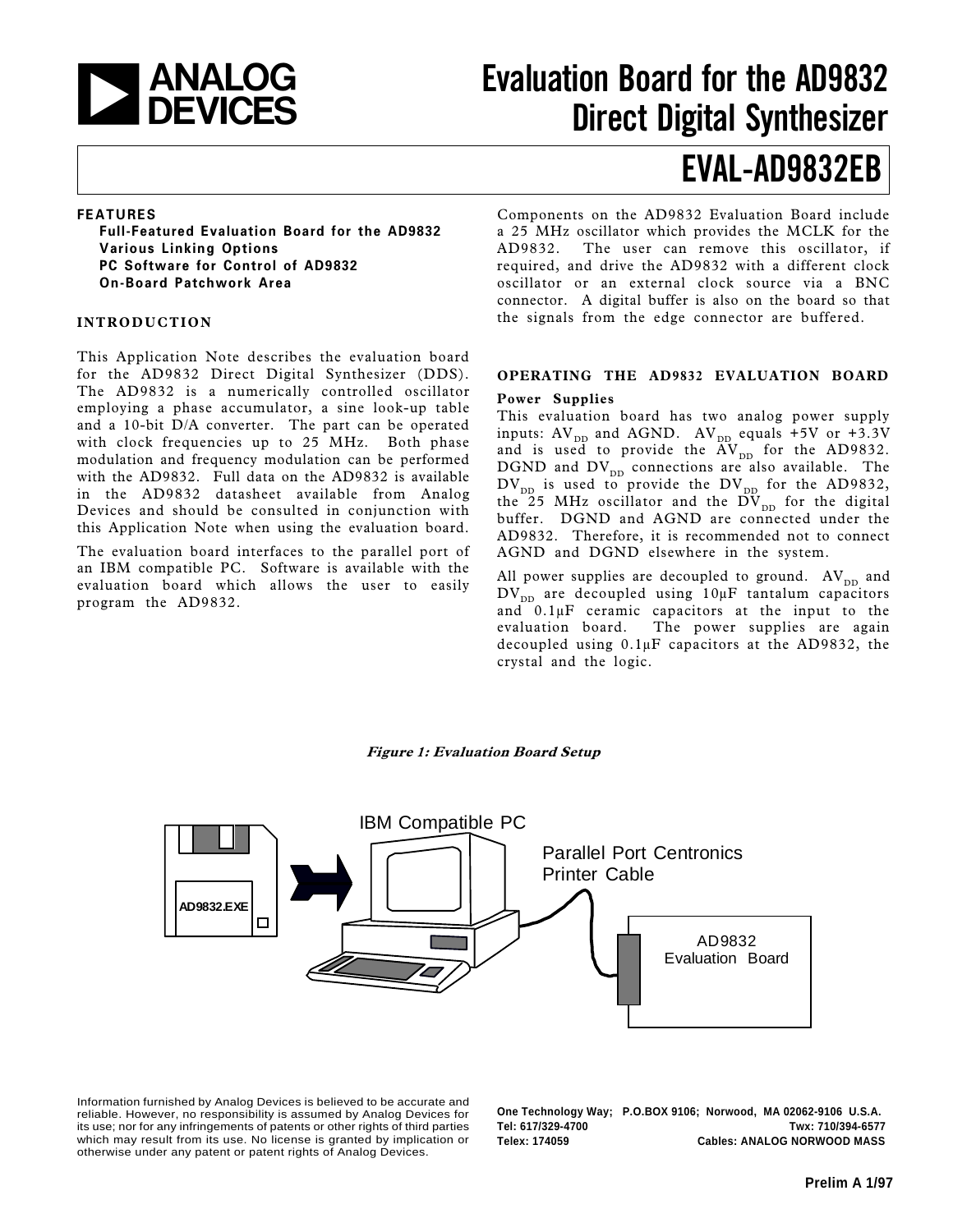#### LINK AND SWITCH OPTIONS

There are four link options which must be set for the required operating setup before using the evaluation board. The functions of these link options are outlined below.

#### Link No.Function

| LK1 | When SELSRC = $0$ , the PSEL1 input can be controlled by the user via a SMB connector or<br>alternatively, by switch SW1-2.                                                                                                                                                              |
|-----|------------------------------------------------------------------------------------------------------------------------------------------------------------------------------------------------------------------------------------------------------------------------------------------|
|     | With LK1 in position "A", PSEL1 can be controlled from an external logic source through the<br>SMB connector, PSEL1.                                                                                                                                                                     |
|     | With LK1 in position "B" PSEL1 is connected to SW1, allowing the user to control the PSEL1<br>signal using the double throw switch, SW1-2.                                                                                                                                               |
| LK2 | When SELSRC $= 0$ , the PSEL0 input can be controlled by the user via a SMB connector or<br>alternatively, by switch SW1-1.                                                                                                                                                              |
|     | With LK2 in position "A", PSELO can be controlled from an external logic source through the<br>SMB connector, PSEL0.                                                                                                                                                                     |
|     | With LK2 in position "B" PSELO is connected to SW1, allowing the user to control the PSELO<br>signal using the double throw switch, SW1-1.                                                                                                                                               |
| LK3 | When SELSRC = $0$ , the FSELECT input can be controlled by the user via a SMB connector<br>or alternatively, by switch SW1-3.                                                                                                                                                            |
|     | With LK3 in position "A", FSELECT can be controlled from an external logic source through<br>the SMB connector, FSEL1.                                                                                                                                                                   |
|     | With LK3 in position B FSELECT is connected to SW1, allowing the user to control the<br>FSELECT signal using the double throw switch, SW1-3.                                                                                                                                             |
| LK4 | The reference to the AD9832 can be provided by the on-board reference, which is available at<br>REFOUT, or an external reference of nominal value 1.21 V can be used. When LK4 is closed,<br>the on-board reference is used. When this link is opened, REFIN is disconnected from REFOUT |

#### SET-UP CONDITIONS

Care should be taken before applying power and signals to the evaluation board to ensure that all link positions are as per the required operating mode. Table 1 shows the position in which all the links are set when the evaluation board is sent out.

and the reference must be provided by the user via the SMB connector, REFIN1.

#### Table 1: Initial Link and Switch Positions

| Link No. | Position         | Function                                                         |
|----------|------------------|------------------------------------------------------------------|
| LK1      | В                | LK1 is arranged so that PSEL1 is tied to SW1-2.                  |
| LK2      | B                | LK2 is arranged so that $PSEL0$ is tied to $SW1-1$ .             |
| LK3      | B                | LK3 is arranged so that FSELECT is tied to SW1-3.                |
| LK4      | IN               | REFOUT is tied to REFIN.                                         |
| S W1     | $\rm DV_{\rm\,}$ | All the SW1 switches are arranged so that $DV_{nn}$ is selected. |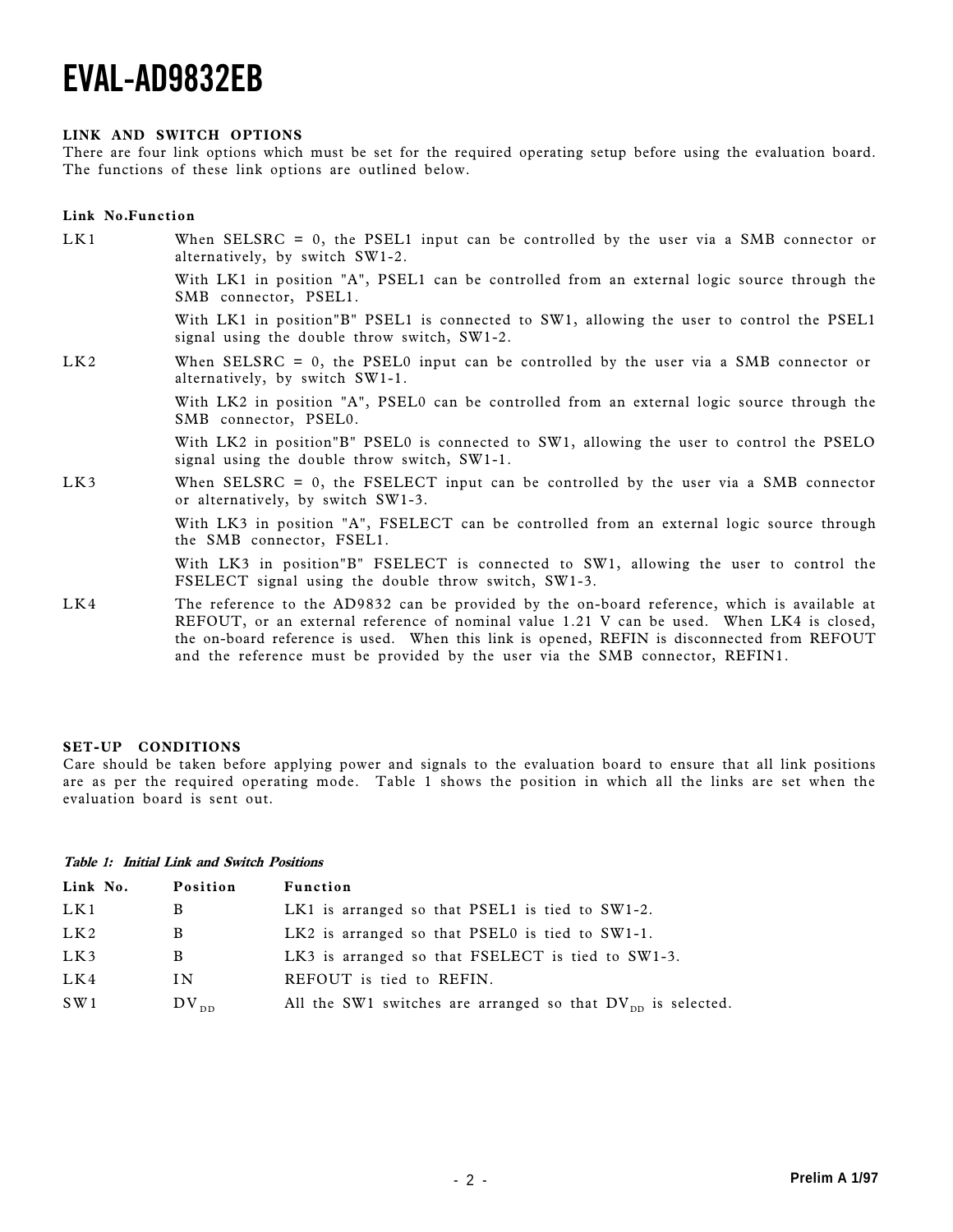### EVALUATION BOARD INTERFACING

Interfacing to the evaluation board is via a 36-way centronics female connector, J1. The pinout for the J1 connector is shown in Figure 2 and its pin designations are given in Table 2.



Figure 2: Pin Configuration for the 36-Way Connector, J1.

### 36-Way Connector Pin Description

- DGND Digital Ground. These lines are connected to the digital ground plane on the evaluation board.
- SDATA Serial Data. Data applied to this pin is buffered before being applied to the AD9832. The serial data applied to the SDATA pin is written to the serial register of the device. The data is then transferred to the destination register, the control register or the FSELECT/PSEL registers, the control bits being used to identify the destination for the data information. The AD9832 accepts CMOS logic levels.
- SCLK Serial Clock. The signal on this pin is buffered before being applied to the SCLK pin of the AD9832. The AD9832 requires an external serial clock when data/control information is being written to the device. The serial clock can be continuous or, it can idle high or low between write operations.
- FSYNC The signal on this pin is buffered before being applied to the FSYNC pin of the AD9832. The FSYNC signal frames the 16-bit word being loaded into the AD9832, the signal going low for 16 SCLK cycles.

| Table 2. 36-Way Connector Pin Funtions |  |  |  |  |  |
|----------------------------------------|--|--|--|--|--|
|----------------------------------------|--|--|--|--|--|

| PIN NO.   | MNEMONIC     |
|-----------|--------------|
| 2         | <b>SCLK</b>  |
| 3         | SDATA        |
|           | <b>FSYNC</b> |
| $19 - 30$ | DGND         |
|           |              |

#### Note: The remainder of the pins on the 36-way connector are no connects.

#### **SOCKETS**

There are six sockets relevant to the operation of the AD9832 on this evaluation board. The function of these sockets is outlined in Table 3.

| Table 3. Socket Functions |
|---------------------------|
|---------------------------|

| Socket       | <b>Function</b>                                 |
|--------------|-------------------------------------------------|
| <b>REFIN</b> | Sub-Miniature BNC Socket for REFIN.             |
| <b>IOUT</b>  | Sub-Miniature BNC Socket for IOUT.              |
| MCLK         | Sub-Miniature BNC Socket for the MCLK<br>input. |
| FSEL         | Sub-Miniature BNC Socket for FSELECT.           |
| PSEL0        | Sub-Miniature BNC Socket for PSEL0.             |
| PSEL1        | Sub-Miniature BNC Socket for PSEL1.             |

#### **CONNECTORS**

There are three connectors on the AD9832 evaluation board as outlined in Table 4.

#### Table 4. Connector Functions

#### Connector Functions

| T 1 | 36-Way Centronics Connector. |  |
|-----|------------------------------|--|
|-----|------------------------------|--|

- J2 PCB Mounting Terminal Block. The Digital Power Supply to the Evaluation Board is provided via this Connector.
- J3 PCB Mounting Terminal Block. The Analog Power Supply to the Evaluation Board is provided via this Connector.

#### **SWITCHES**

There is one switch on the AD9832 evaluation board. This switch is a double throw, end stackable switch. This switch can be used to control the FSELECT, PSEL0 and PSEL1 inputs.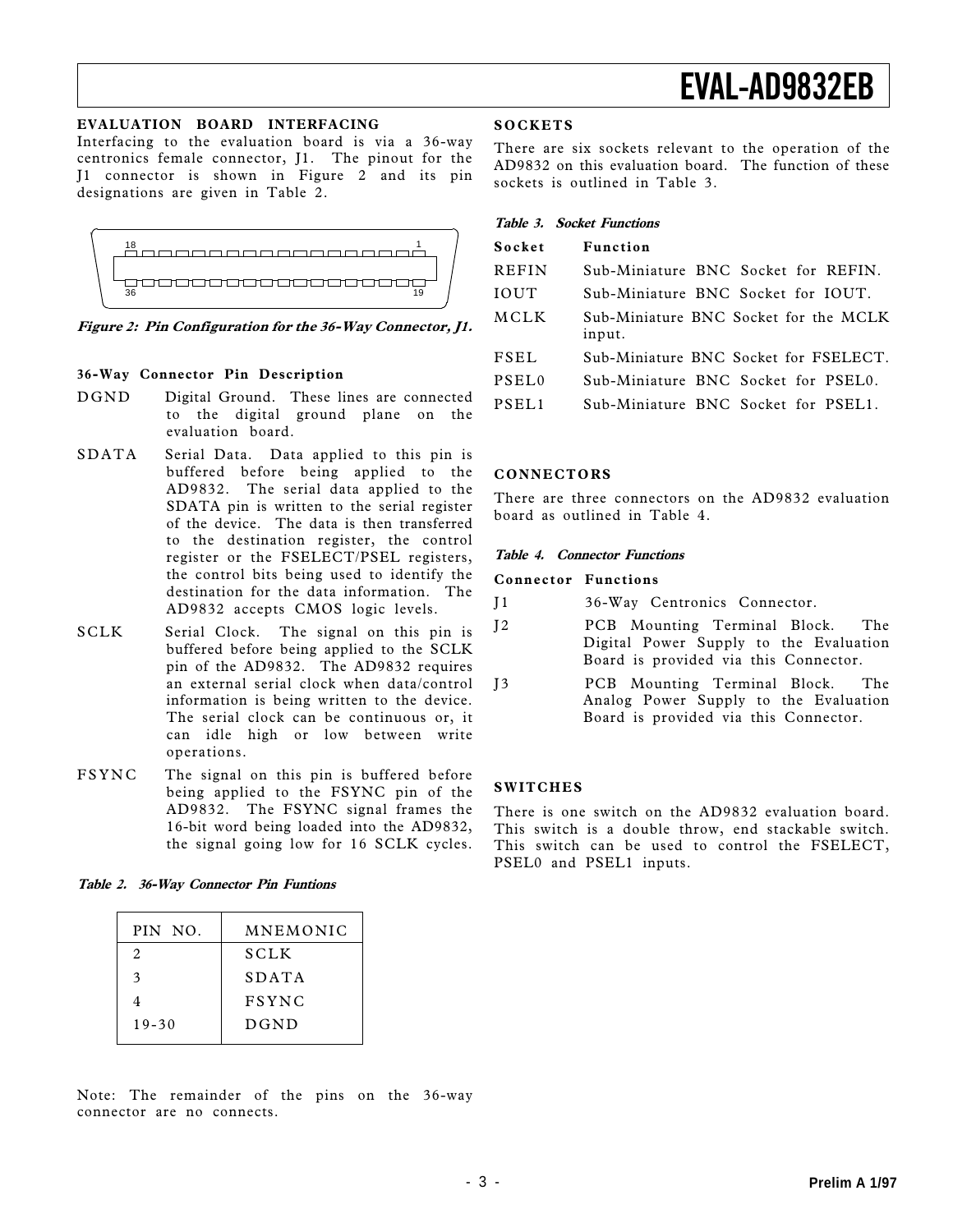#### SOFTWARE DESCRIPTION

The AD9832 evaluatmon board comes with a floppy disk containing software that allows the user to control the AD9832 from an IBM compatible PC. The PC is connected to the evaluation board by a standard  $Centronic<sup>TM</sup>$  printer cable.

#### Installing the Software:

The software will run on any IBM compatible PC which meets the following requirements.

- Microsoft Windows 3.1 or Windows95 installed.
- 80386 or higher processor.
- At least 1.5 Mb of free hardisk space.

The software is distributed on a single 3.5 inch diskette. The diskette contains all the files required to install and run the software.

Using either the Program Manager or the File Manager the user should select the floppy drive ( usually a:) and double click on the SETUP.EXE file. This program simplifies the installation of the software by copying the files from the diskette to the relevant directories on the hard disk.

When the setup program is running the user will be prompted to enter a destination directory for the software. A default directory is given as C:\AD9832. When the software is installed a Windows Group called Analog Devices will be created (Windows 3.1 only) and the AD9832 icon will be placed there. Double clicking on this icon will run the evaluation software. Windows 95 users can navigate through the directories using Windows Explorer and then double click on the AD9832.EXE file to start the software.

#### The Evaluation Software:

When the program starts it will check the PC BIOS to detect the address of the printer port installed. There are three possible base addresses at which a printer port can reside and these are shown below together with the printer names.

| Printer | Base Address (hex)      |  |
|---------|-------------------------|--|
| LPT1    | 0x378                   |  |
| LPT2    | 0x278                   |  |
| PRN1    | $0 \times 3 \text{B}$ C |  |

If there is more than one printer port installed the software will chose the first one it finds. It is possible to change the printer port from the software by clicking the Select Port button. The main screen for the evaluaton board software is shown in Fig. 3 below.



Figure 3: The Main Screen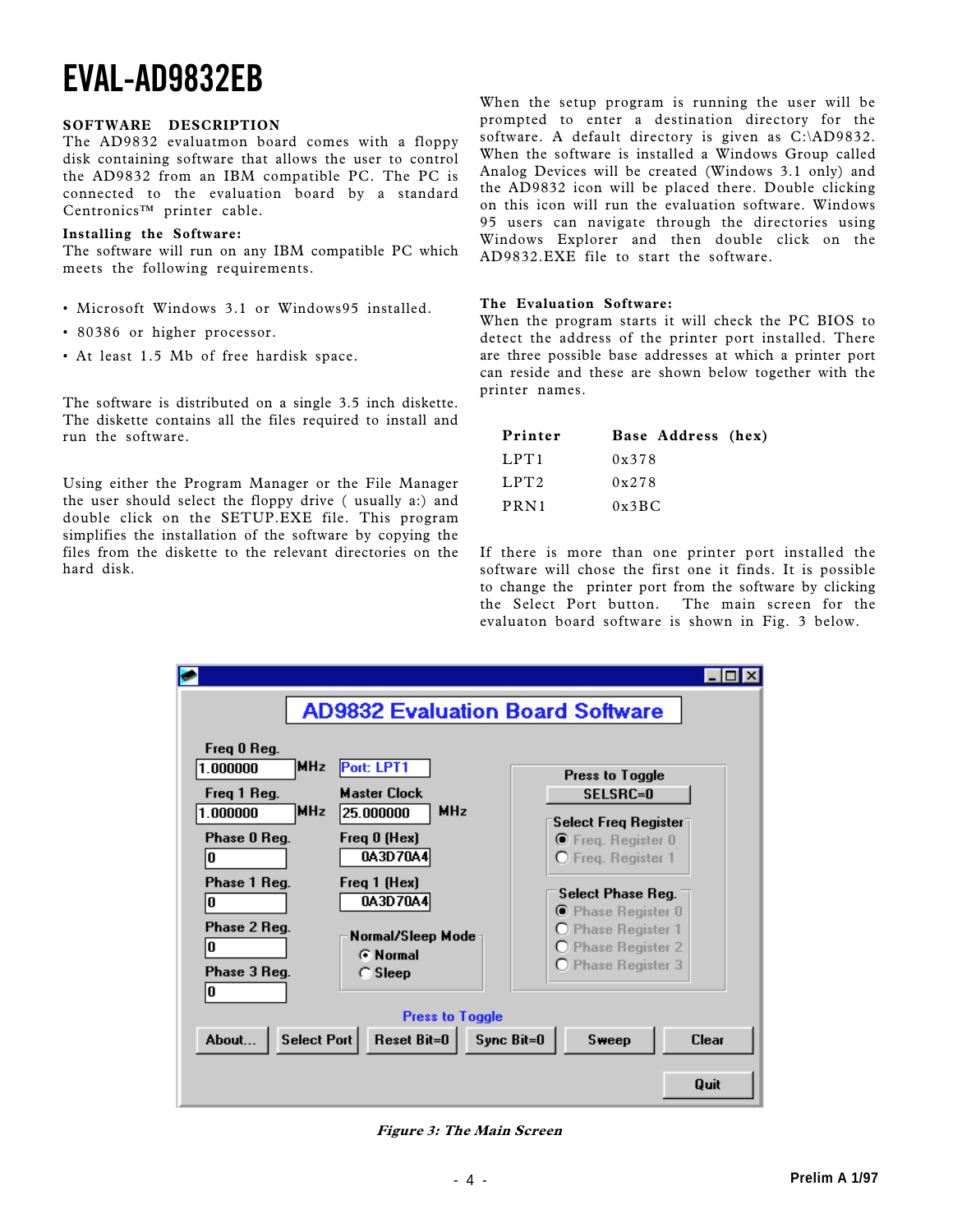#### Features of the AD9832 Evaluation Board Software:

The software allows the user to control all the functionality of the AD9832. The main features are listed below.

- Access to both Frequency 0 and Frequency 1 registers
- Access to the Phase Reg. 0, Phase Reg. 1, Phase Reg. 2 and Phase Reg. 3
- Access to Sleep, Reset and SELSRC bits.
- Ability to sweep through a frequency range using either the Frequency 0 or Frequency 1 registers.

Each of these features is described in detail in this application note.

#### The Frequency Registers:

The AD9832 contains 2 frequency registers which can be programmed individually. The software allows the user to enter any frequency value between 0Hz and half the master clock frequency. If a value outside this range is entered the software picks the closest valid value. The frequency value is converted to a 32 bit hexidecimal number which is loaded to the appropriate frequency register when the enter key is pressed. The hexidecimal number is also displayed on the main screen.

#### The Phase Registers

The AD9832 contains four phase register which can be individually loaded with different values. The phase numbers are entered as integer values between 0 and 4095 (corresponding to 0° to 360° phase shift). Once again the values are loaded to the appropriate phase register when the enter key is pressed.

#### Normal/Sleep Mode

The Control Register of the AD9832 contains a sleep bit to put the part into a power-down mode. When this bit is a logic 1 the internal clocks are disabled and the DAC's current sources and REFOUT are turned off. This bit can be controlled by the two radio buttons in the Normal/Sleep Mode box. The software defaults to Normal Mode reflecting the reset state of the AD9832.

#### Reset Mode

The Reset bit in the Control Register of the AD9832 is controllable by the RESET button of the AD9832 Evaluation Board Software. Pressing this button toggles the state of the bit in the control register. Note that it is assummed that the RESET bit is low when the software is started. Setting the RESET bit to 1 will set the phase accumulator to zero phase corresponding to a full scale output.

#### The SELSRC Bit

The SELSRC bit of the AD9832 is used to control the selection of the frequency and phase registers used to provide the output. If this bit is a zero the frequency and phase selection comes from FSELECT, PSEL0 and PSEL1 pins respectively. If the bit is a 1 then the registers are selected by software. Pressing the SELSRC button toggles this bit on the AD9832 and also enables or disables changing the frequency and phase registers from software as required.

It should be noted that since there is no readback facility on the AD9832 it is not possible to determine the contents of any register which has not been programmed by the software. For this reason selecting a frequency or phase register which hasn't been programmed may give an unpredicted output.

#### The Sweep Facility

Pressing the Sweep button displays a new screen (see Fig. 4) which can be used to program the AD9832 to produce a continuously increasing or decreasing frequency sweep. The user has the option of entering a start frequency, a stop frequency and a step frequency. There is also the option of setting the delay between steps and the number of time the sweep is to be repeated. If the user were to enter the sweep values shown below then the frequency outputs also shown below will be generated. Note that if the frequency span is not an integer multiple of the step frequency then the span from the second last frequency to the last frequency will be such that the stop frequency is the last frequency outputed to the AD9832.

| Start Freq.               | 1.00000MHz               |
|---------------------------|--------------------------|
| Stop Freq.                | 1.70000MHz               |
| Step Freq.                | 0.20000MHz               |
|                           |                          |
| <b>Frequency Outputs:</b> | $1.00000 \,\mathrm{MHz}$ |
|                           | $1.20000\,\rm{MHz}$      |
|                           | $1.40000 \,\mathrm{MHz}$ |
|                           | 1.60000MHz               |
|                           | 1.70000MHz               |

Both Frequency Register 0 and Frequency Register 1 can be loaded with seperate frequency, step, delay and loop information but the output from the AD9832 will depend on which frequency register is selected via the FSELECT pin. If changing the frequency register is required then the user should ensure that the SELSRC bit is zero before starting the sweep.

#### Additional Information:

Information about the current version of software can be gathered from the About Screen (accessed by pressing the About button on the main screen). The About screen is shown in Fig. 5.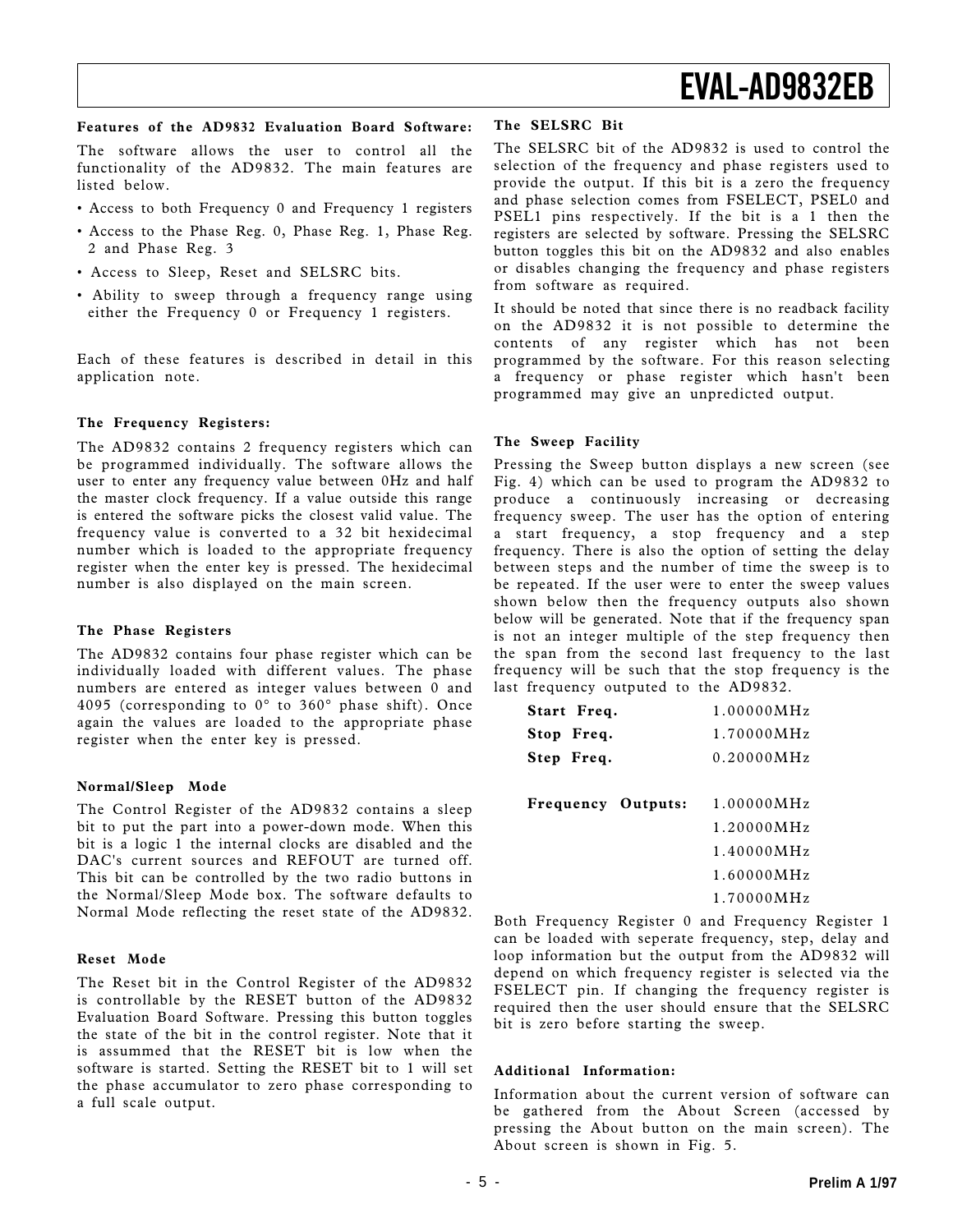| <b>W</b> Sweep Control                                                                                                                         |                                                                                                                                                   |  |  |  |
|------------------------------------------------------------------------------------------------------------------------------------------------|---------------------------------------------------------------------------------------------------------------------------------------------------|--|--|--|
| <b>Freq. O Controls</b><br><b>Start Freq.</b><br>00.00000000<br><b>Stop Freq.</b><br>10.00000000<br>Step Freq.<br>101.00000000<br>No. of Loops | Freq. 1 Controls<br><b>Start Freq.</b><br> 00.00000000<br>Stop Freq.<br>10.00000000<br>Step Freq.<br>101.00000000<br>No. of Loops<br>$\mathbf{1}$ |  |  |  |
| $Delay$ [mS]<br><b>Start</b><br><b>Stop</b>                                                                                                    | Delay (mS)<br>$\overline{1}$<br><b>Start</b><br><b>Stop</b>                                                                                       |  |  |  |
| Back                                                                                                                                           |                                                                                                                                                   |  |  |  |

Figure 4: The Sweep Screen



Figure 5: The About Screen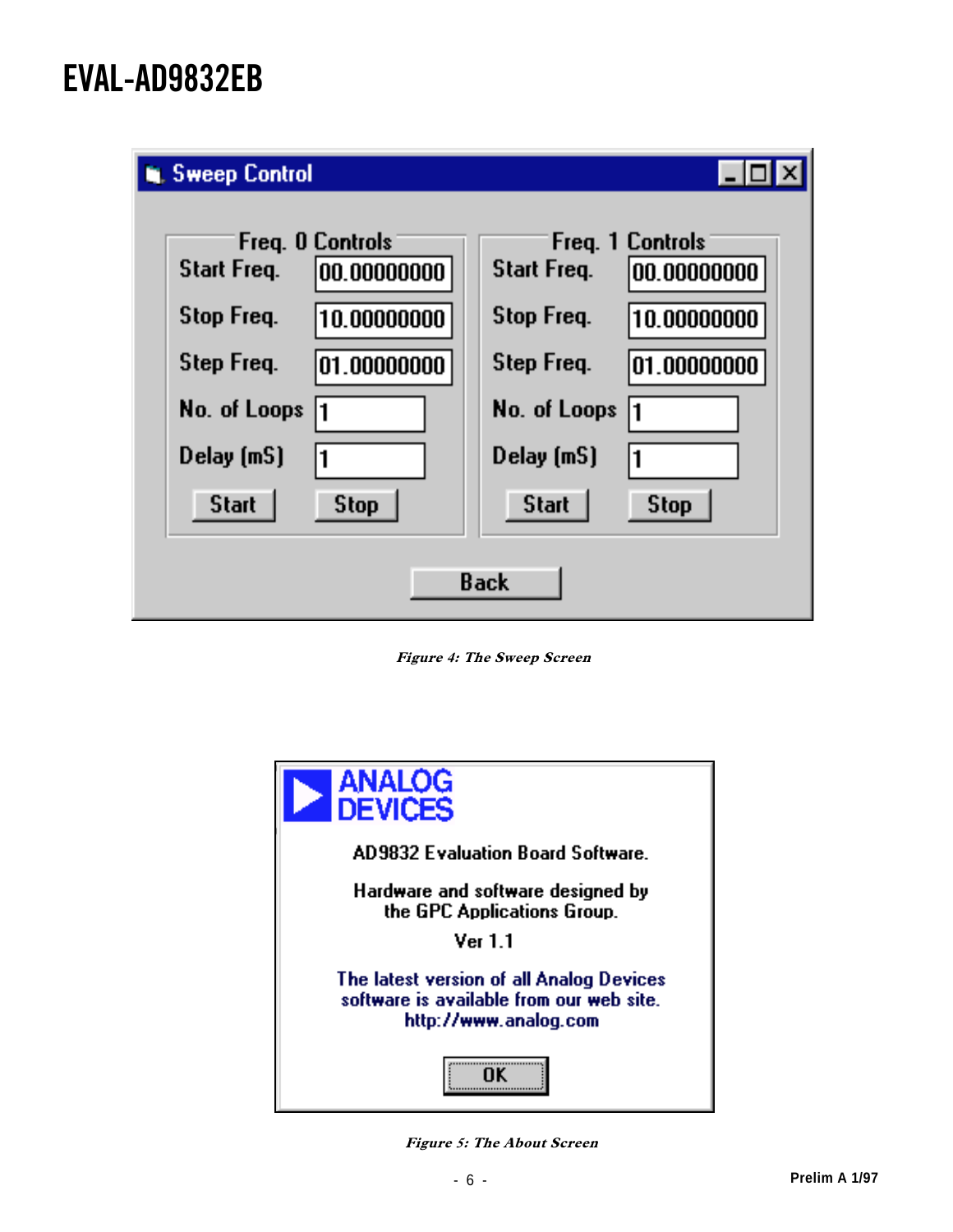

# Figure 6: Eval-AD9832EB Schematic Figure 6: Eval-AD9832EB Schematic

## **Preliminary Technical Data AD7002** EVAL-AD9832EB